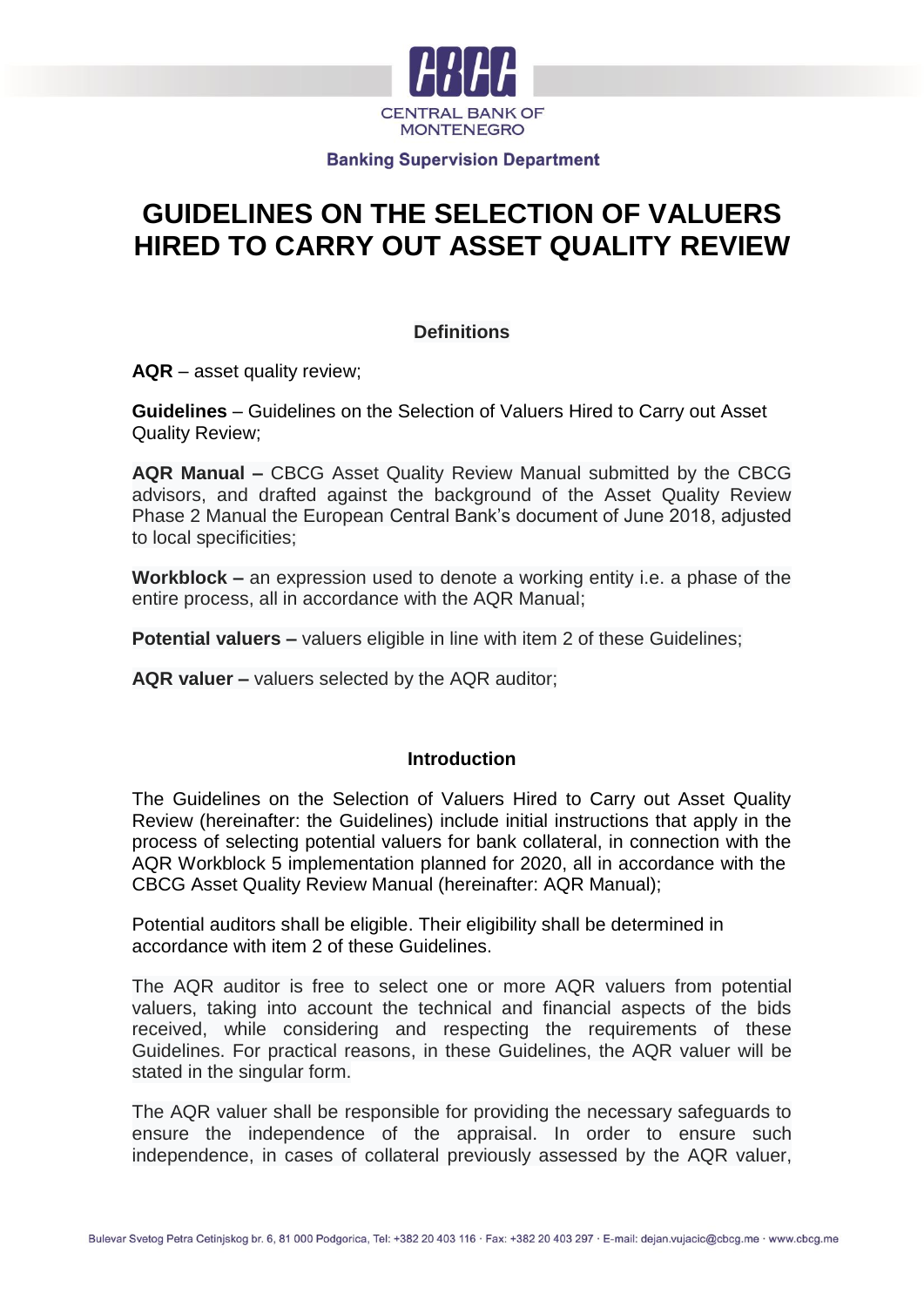

and when that appraisal is not in accordance with the AQR Manual, the collateral shall be assessed by another valuer.

In its contractual relation with the AQR valuers, the auditor shall secure the possibility to, as appropriate or in accordance with the CBCG order, obtain all necessary data and information, insight into the details of the selection and activities of the AQR valuer on this project, as well as terminate the contractual relation in cases envisaged in the AQR Manual that primarily relate to inadequate provision of services by the AQR valuer.

#### **Item 1**

## **Key tasks of AQR valuers for valuation of collateral in line with AQR Manual**

The key tasks relate to reviewing appraisals and, if necessary, conducting valuations of bank's collateral - real estate that is part of a sample of assets that will include apartments, office buildings, business facilities, ongoing investments, all types of land and other collateral subject to assessment. Such appraisals should be conducted based on a market value as a basis for valuation, in accordance with internationally accepted best practices, such as the European Valuation Standards, the so-called Blue Book (EVS 2016), then the Red Book issued by the Royal Institution of Chartered Surveyors (RICS), as well as International Valuation Standards (IVS 2017). In situations where there is a difference in the application of the methodology, the Blue Book standards shall prevail (EVS 2016).

The use of such valuation of collateral is performed with a view to verifying the correctness of data, as well as the accuracy and timeliness of valuation of collateral provided by the bank as input information for the implementation of AQR.

Even though it is envisaged that the main tasks of AQR valuers regarding the valuation of collateral appraisal is to focus on assessing the value of collateral in Montenegro, AQR valuers may also be required to appraise any assets held by a bank as collateral in other countries. The AQR valuer undertakes to conduct market appraisals in foreign countries if necessary, that is to provide their appraisal in accordance with these Guidelines and the AQR Manual, with the prior consent of the CBCG through third parties - valuers who must meet the same requirements as AQR valuers.

In cases of valuation of collateral related to uncollected loans, as well as in the case of assets acquired through collection of receivables, the AQR valuer shall visit the subject of appraisal and conduct an on-site visit, in accordance with the provisions of the AQR Manual.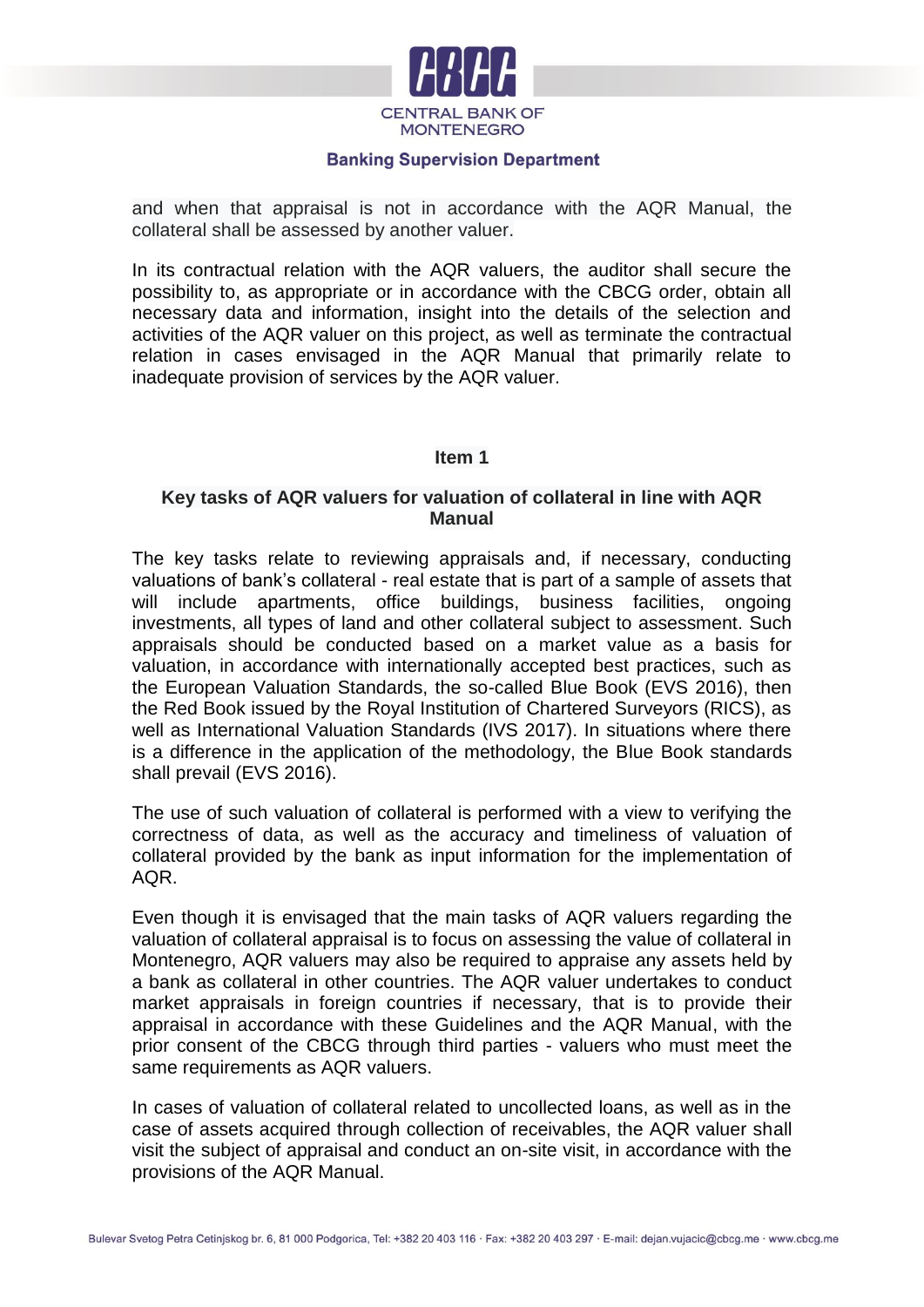

## **Item 2**

# **Eligibility of valuers**

Eligible valuers must:

- be registered to perform the relevant activity on the Montenegrin market according to the relevant local laws and subordinate legislation;
- meet the minimum eligibility requirements given in the following text;
- meet the conditions regarding restrictions given in the following text.

## **Minimum eligibility requirements that AQR valuers must meet**

- The eligible valuer has had relevant engagements, i.e. valuations of bank collateral in the last five (5) years, looking back from the date of bid submission;
- The eligible entity or a consortium of valuers shall have full-time valuers with Recognized European Valuer REV (TEGoVA) certification or MRICS RV certification (Member of the Royal Institution of Chartered Surveyors, Registered Valuer);
- The qualified entity or a consortium of valuers shall have sufficient capacity, and a minimum of 5 employees for appraisal activities, to complete AQR Workblock5, within the deadlines defined in the AQR or Workblock 5 timeframe and at a satisfactory level, as defined in the AQR Manual to be submitted by the CBCG Advisor.

# **Limitations for valuers**

The following eligible entities cannot be selected as bank valuers, if:

- Eligible entities or in the case of a consortium all involved companies/valuers cumulatively appraised more than 20% of the bank's portfolio collateral as at 31 December 2019;
- They performed appraisal services for the bank during 2019 and 2020;
- Eligible entity or a consortium of valuers are in the conflict of interest with the bank on the following grounds:
	- $\circ$  They are connected with the bank, i.e. the member of the banking group;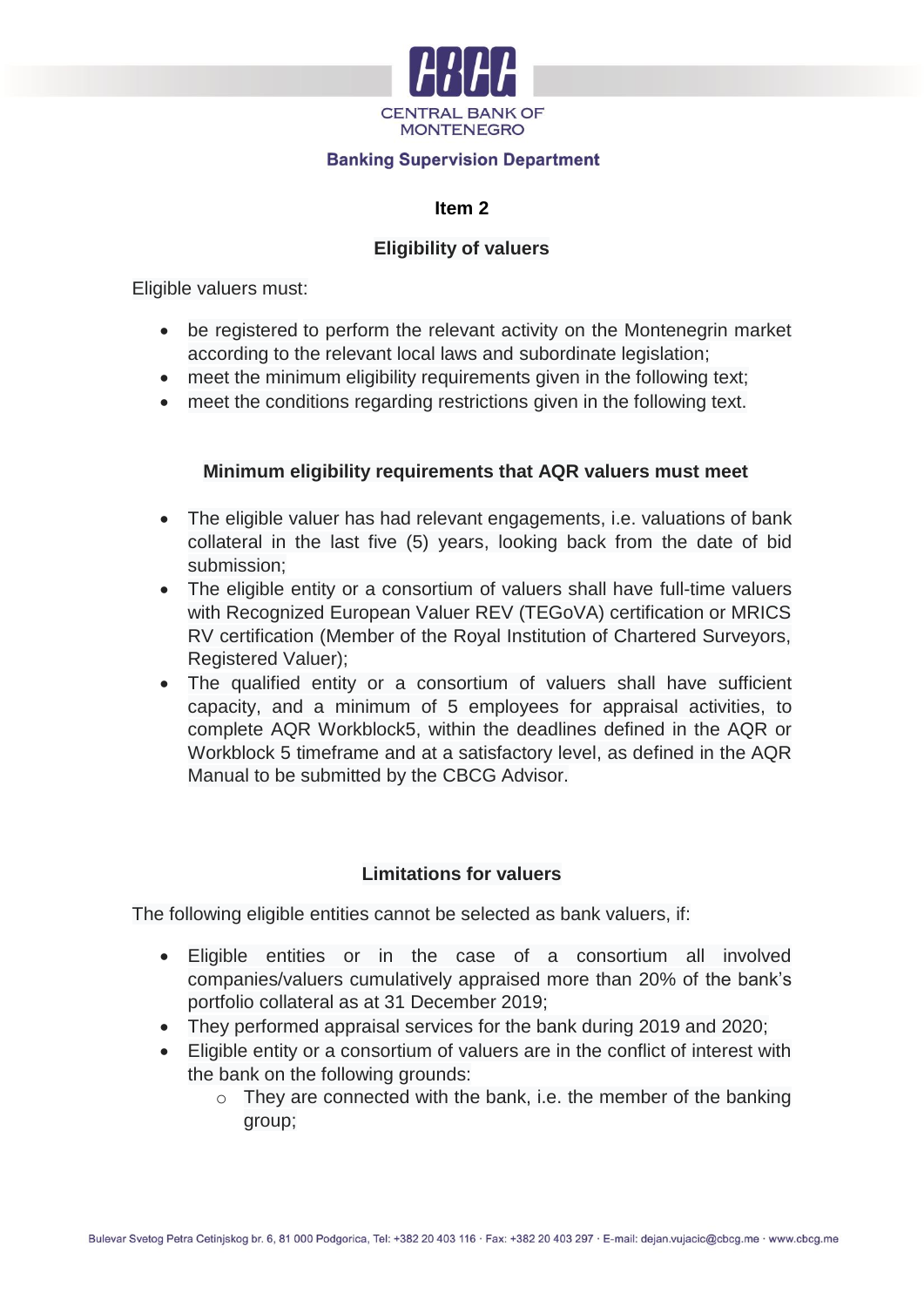

- o Responsible persons, as well as members of their immediate family, have a direct or indirect financial interest arising from the business relationship with the bank;
- o Responsible persons, as well as members of their immediate family, hold managerial positions in the bank or the member of a banking group;
- o Responsible persons, as well as members of their immediate family, have business relations through the provision of consulting services or on the basis of employment with the bank or the member of a banking group, or have an offer for such business relations from the parties in question;
- o The amount of total annual fees borne by the bank for the appraisal services does not exceed the share of 25% in the valuer's annual income.

# **Minimum information to be submitted by valuers as proof of capability**

For selection purposes, the valuers must submit at least the following information/evidence as proof of capability:

- Details of the composition and number of the proposed team (citing relevant experiences) together with résumés (i.e. CVs) and certificates/licenses of key staff who will take responsibility for the assigned tasks throughout the project;
- Evidence that the valuer has the capacity to valuate collateral in accordance with the European standards EVS 2016 (Blue Book) and other international standards, such as the guidelines of the Royal Institution for Certified Valuers (RICS - Red Book), where EVS 2016 takes precedence in case of any conflicts between different methodologies;
- Detailed project plan on how the applicant proposes the project to be carried out and how to address the tasks from Workblock 5 of the AQR process as defined in the AQR Manual;
- An analysis of the methodology detailing how the applicant will ensure that the schedule is respected and that a quality assurance process is established;
- Schedule of proposed fees by type of activity (appraisal review or preparation of a new appraisal) and type of appraised real estate;
- Valuer or AQR team of the bank are obliged to submit the results as part of T5 document, and at the request of regulator, the valuer is obliged to submit the relevant appraisal with all relevant evidence;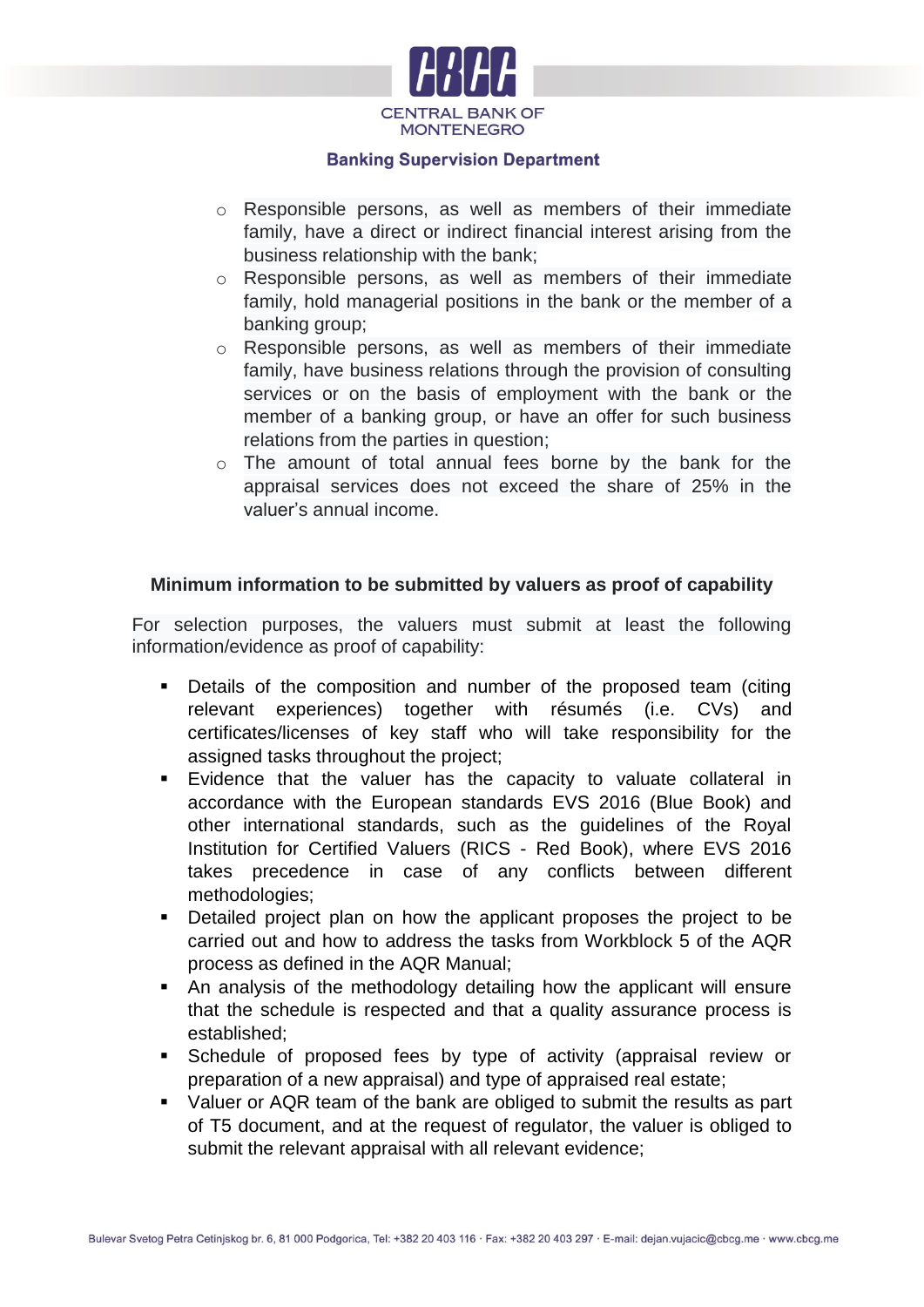

- A description of how the valuer plans to ensure the confidentiality of data and results;
- If the valuer intends to use subcontractors, he must enclose a statement of his consent to participate, as well as the relevant licenses/certificates and CVs of team members. They must have the same qualifications and be subject to the conditions and restrictions set out in point 2 of these Guidelines.

## **Item 3**

## **Results expected from valuers**

Delivery of valuation results shall be prepared and submitted in line with the methodology established by the AQR Manual and instructions of the CBCG submitted during the AQR.

To avoid misunderstandings, valuations will be performed based on available documentation, and the AQR valuer is expected to use available data provided by the bank, which will include, but not limited to, previous valuations of the collateral. In special situations, the AQR valuer may visit the subject of appraisal, if deemed necessary, while in the case of collateral for uncollected loans and assets acquired through collection of receivables the valuer shall perform visit in accordance with the AQR Manual.

The final results to be submitted by the selected candidate must, in accordance with any additional requirements that the CBCG may issue from time to time, contain at least the following components:

- Introduction, description of appraised assets and summary;
- Work scope:
- Description of main limitations in the analysis;
- Valuation methodology and used assumptions;
- Conclusion on market value: and
- Detailed results and sources of information for each of the above stated tasks, and in particular for the assumptions used in the valuation, depending on the methodology used.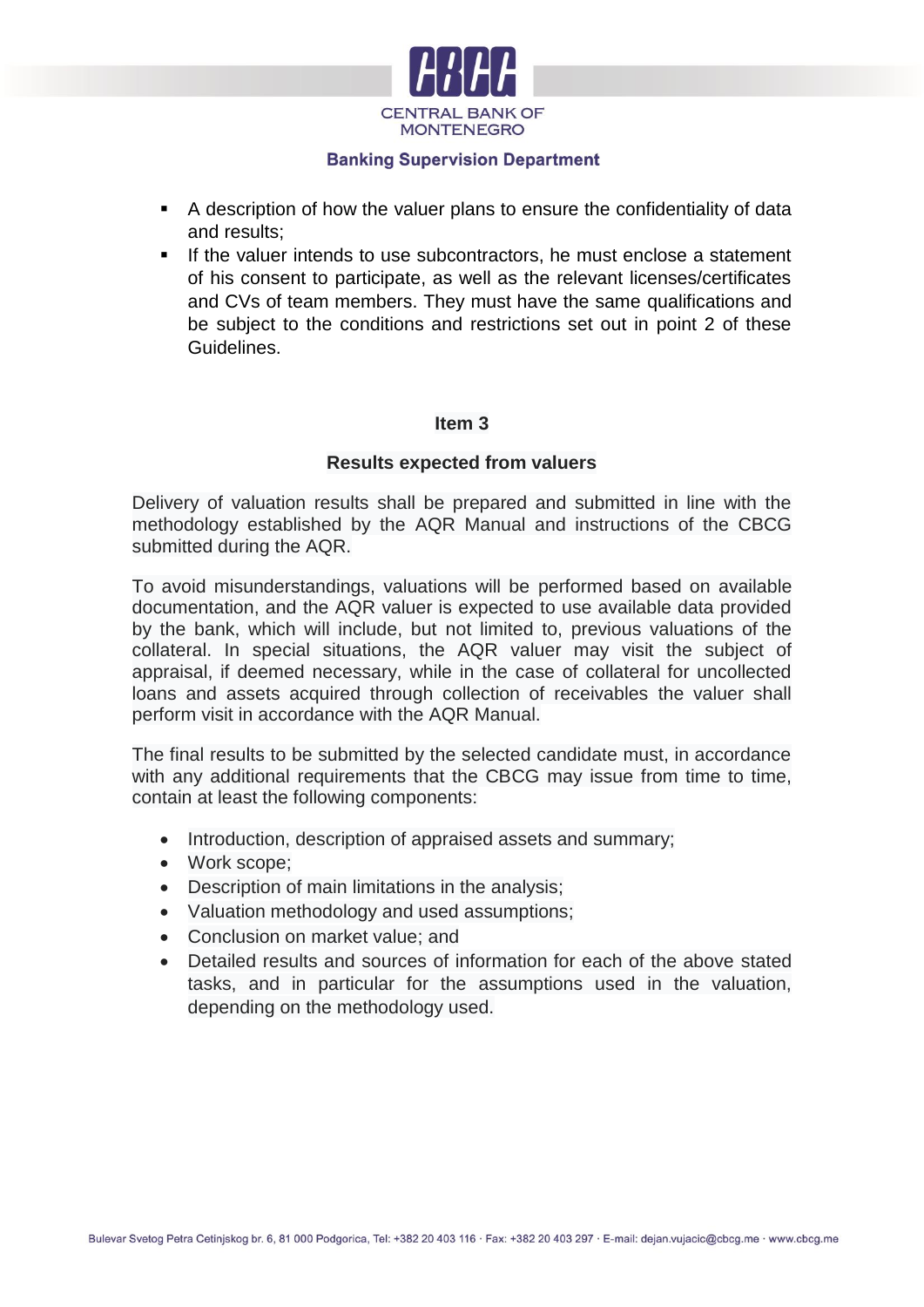

#### **Item 4**

## **Quality control of performed valuations**

All valuations shall be the subject of double quality control:

- The first quality control will be performed by a competent person on behalf of the AQR consultant performing the AQR in the bank;
- The second quality control will be performed by the CBCG team in charge of Workblock 5.

Both parties will have the right to dismiss the valuation as inadequate or to request a correction based on the standards against which the valuation should be performed.

## **Item 5**

# **COVID-19 and business continuity plan**

When drafting bids, the valuers are encouraged to present their internal procedures, capacities and ability to operate smoothly in stressful circumstances, as well as anticipated risks, which may arise in particular from a pandemic declared by the World Health Organization, caused by the outbreak of COVID-19.

The CBCG believes that although these are not mandatory requirements for valuers (and therefore not part of item 2), the banks should consider these characteristics in the selection process with a view to ensuring the highest possible level of business continuity in the given circumstances and conducting the AQR in a defined manner and within the defined deadlines.

Valuers are advised to implement recommendations of the TEGoVA Board of Directors given in the message concerning valuation during the Pandemic:

*The pandemic has rendered real estate valuation work in most countries difficult to undertake in the absence of market activity (transactions are rare if not nonexistent) as postulated by the definition of market value. In the circumstances many valuers have included disclaimer clauses in their reports highlighting the uncertain nature of the valuations reported. Whilst TEGoVA supports the insertion of such clauses, it is also aware that in some countries the law and standards may not allow them. Thus, valuers should ensure first and foremost that their reports are in compliance with local law.*

*TEGoVA also advises that where valuers are instructed to arrive at a market value of a property for a non-statutory purpose over the next few weeks:*